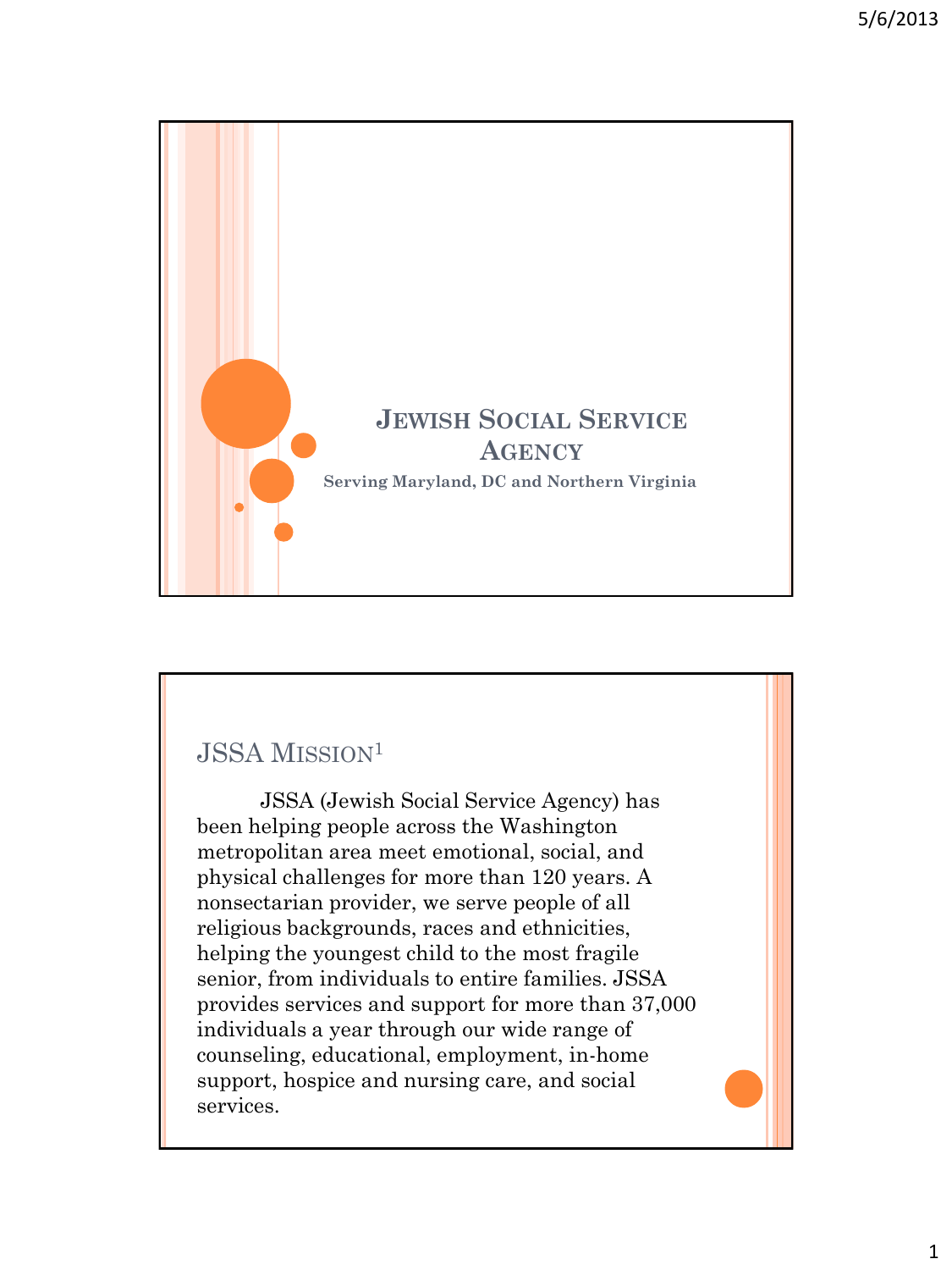

#### OPTIMAL AGING<sup>1</sup>

"Thriving independently later in life can mean different things to different people. For some, it may mean adding some logistical supports – perhaps some light housekeeping, transportation to medical appointments, shoppers, etc. to make every day life more manageable. For others, homecare, counseling and nursing services might be needed to ensure a safer, healthier living experience."

– Beth Shapiro, LCSW-C, JSSA Senior Services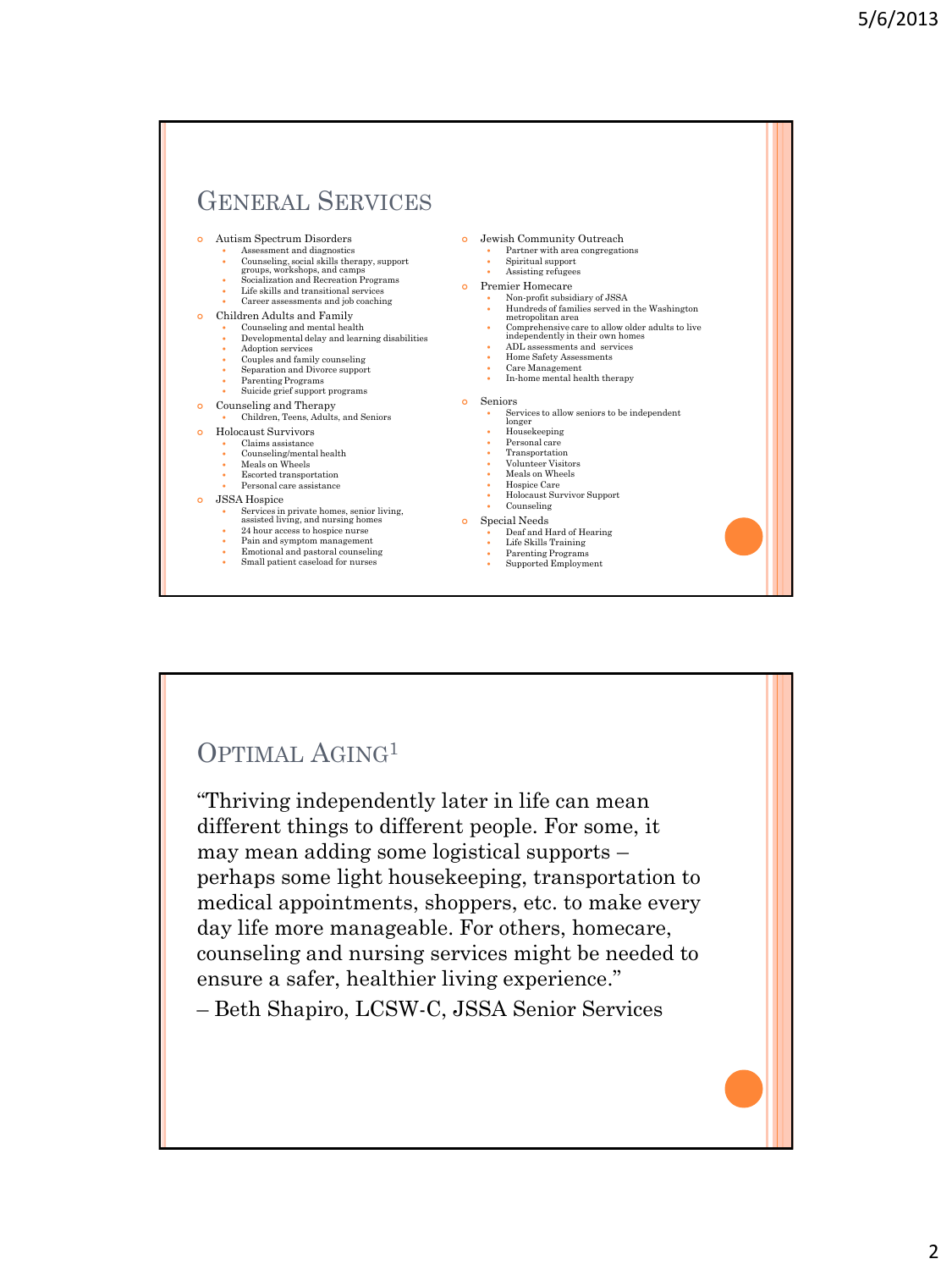#### SERVING OLDER ADULTS

- **o** Services
	- Services to allow seniors to be independent longer
	- Housekeeping
	- Personal care
	- Transportation
	- Friendly Visitors
	- Meals on Wheels
	- Hospice Care
	- Holocaust Survivor Support
	- Counseling
	- Care Coordination
	- In-home support
- Professional staff includes
	- Social Workers
	- Counselors
	- Psychologists
	- Career Counselors
	- Life Coaches
	- Loss and Grief Specialists
	- Psychiatrists
	- Nurses
	- Case Managers

### FRIENDLY VISITORS

- Volunteers visit elders too frail to go out of home by themselves
- Volunteers provide a social visit which may involve going to lunch or a movie, or just chatting
- Provide companionship, conversation, and contact with the community
- The volunteer and senior decide how they will spend their time
- 1-2 hours at least 2 times per month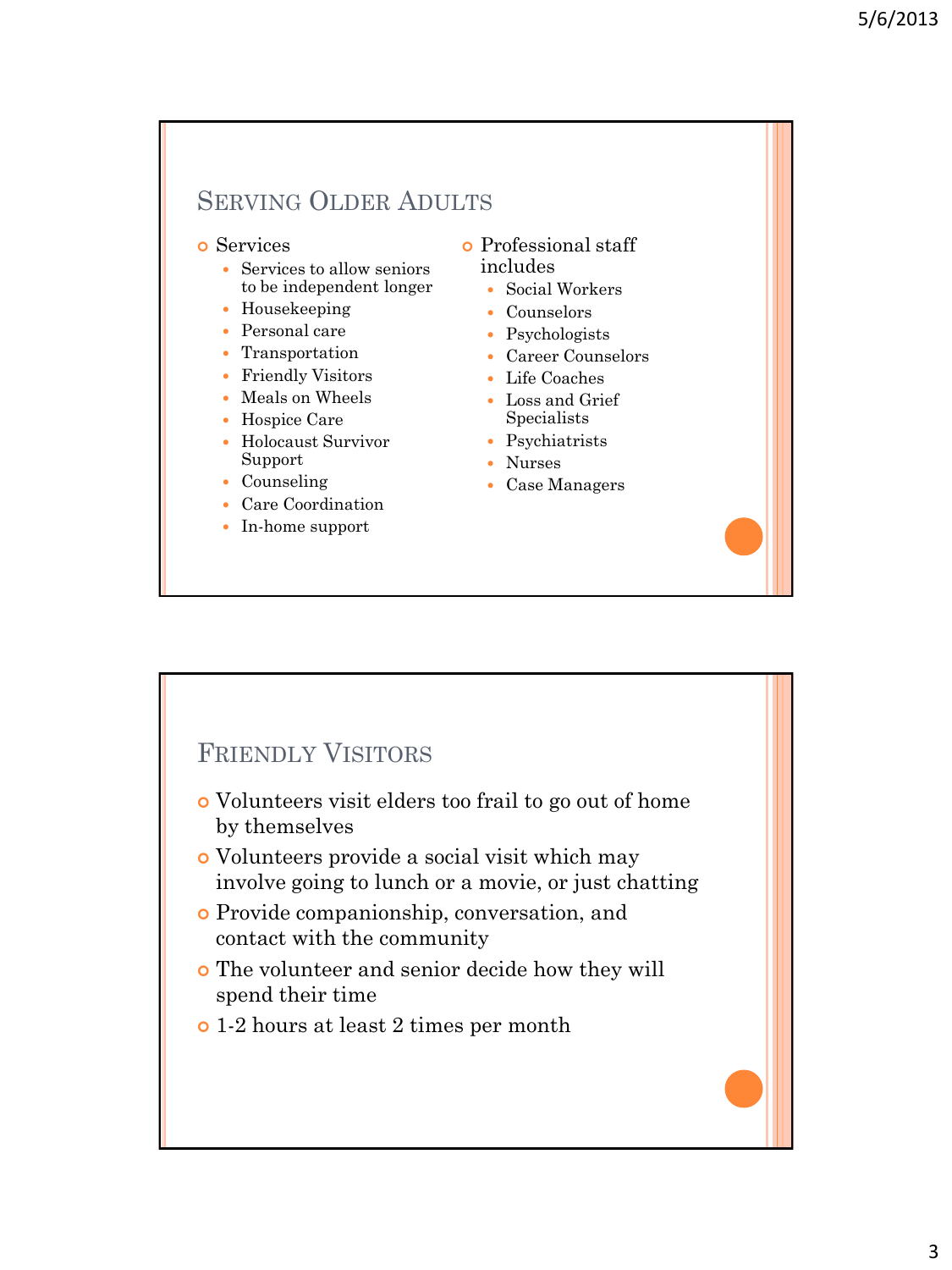## PARTICIPANTS

- Individuals of all denominations are welcome to volunteer
- Individuals of all denominations can use their services
- JSSA accepts Medicare and Medicaid
- JSSA provides financial assistance on a sliding fee scale as needed
- Northern Virginia Client Intake 703-896- 7918 at 3018 Javier Rd, Fairfax, VA 22031

## PT ADVOCACY

- When to advocate for a friendly visitor
	- Patient needs help with transportation to PT
	- Patient needs help performing HEP
	- Patient seems isolated or lonely
		- Depression affects 14-30% of older adults<sup>2</sup>
		- Associated with feelings of hopelessness, sadness, anger, and decreased cognitive and physical health<sup>2</sup>
- How to advocate for a friendly visitor
	- Give patient brochures
	- Give patient contact information (phone number or website)
	- Tell patient about local services like JSSA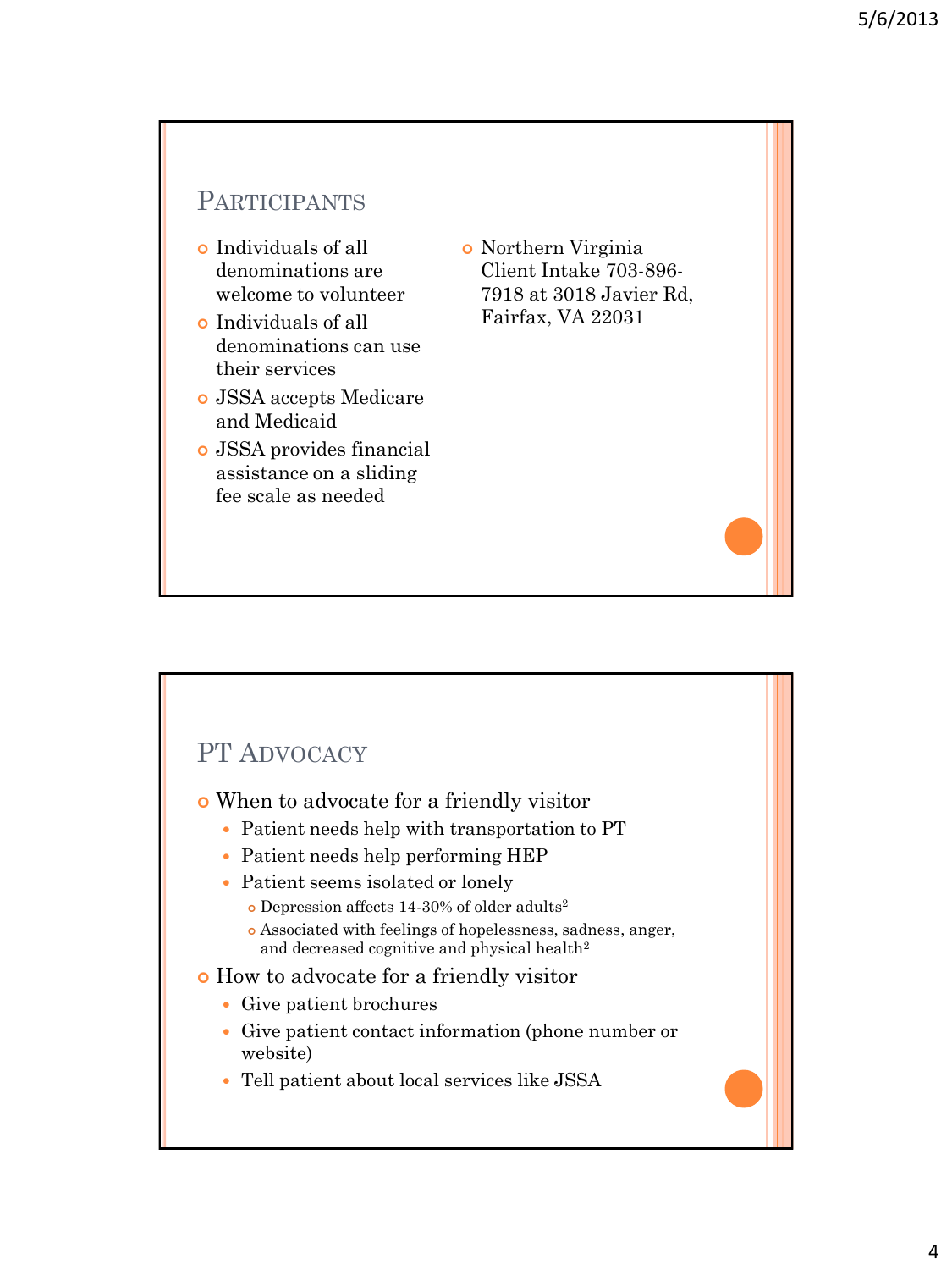# REFERRAL TO JSSA

- When patient wants to remain in their home
- Patient needs help due to cognitive issues or physical disability
- Patient feels lonely or isolated from the community
- Recent death of spouse
- Self-referral
- Family referral
- **o** Home health agency referrals (PT)
- Caretaker Referrals

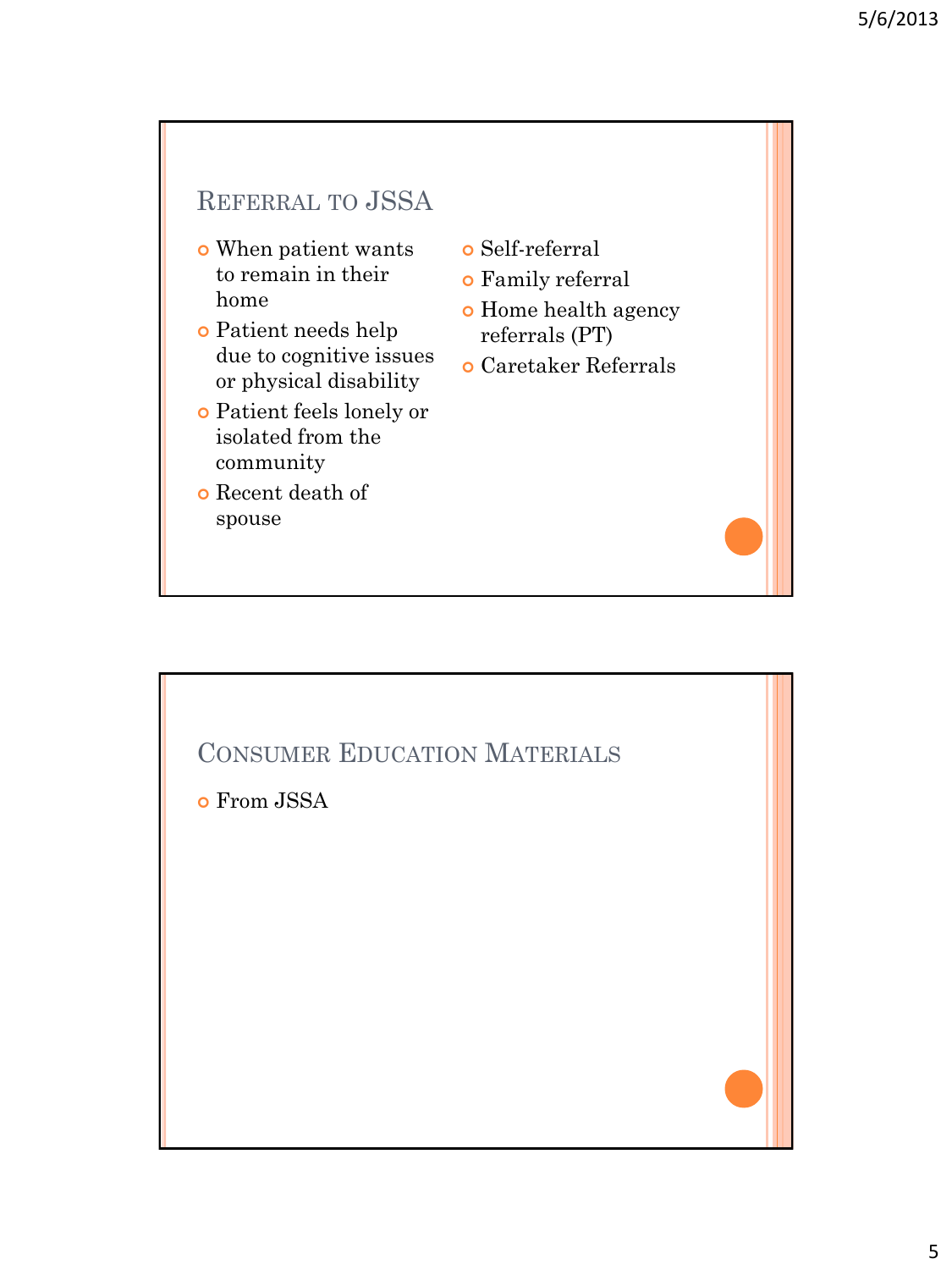

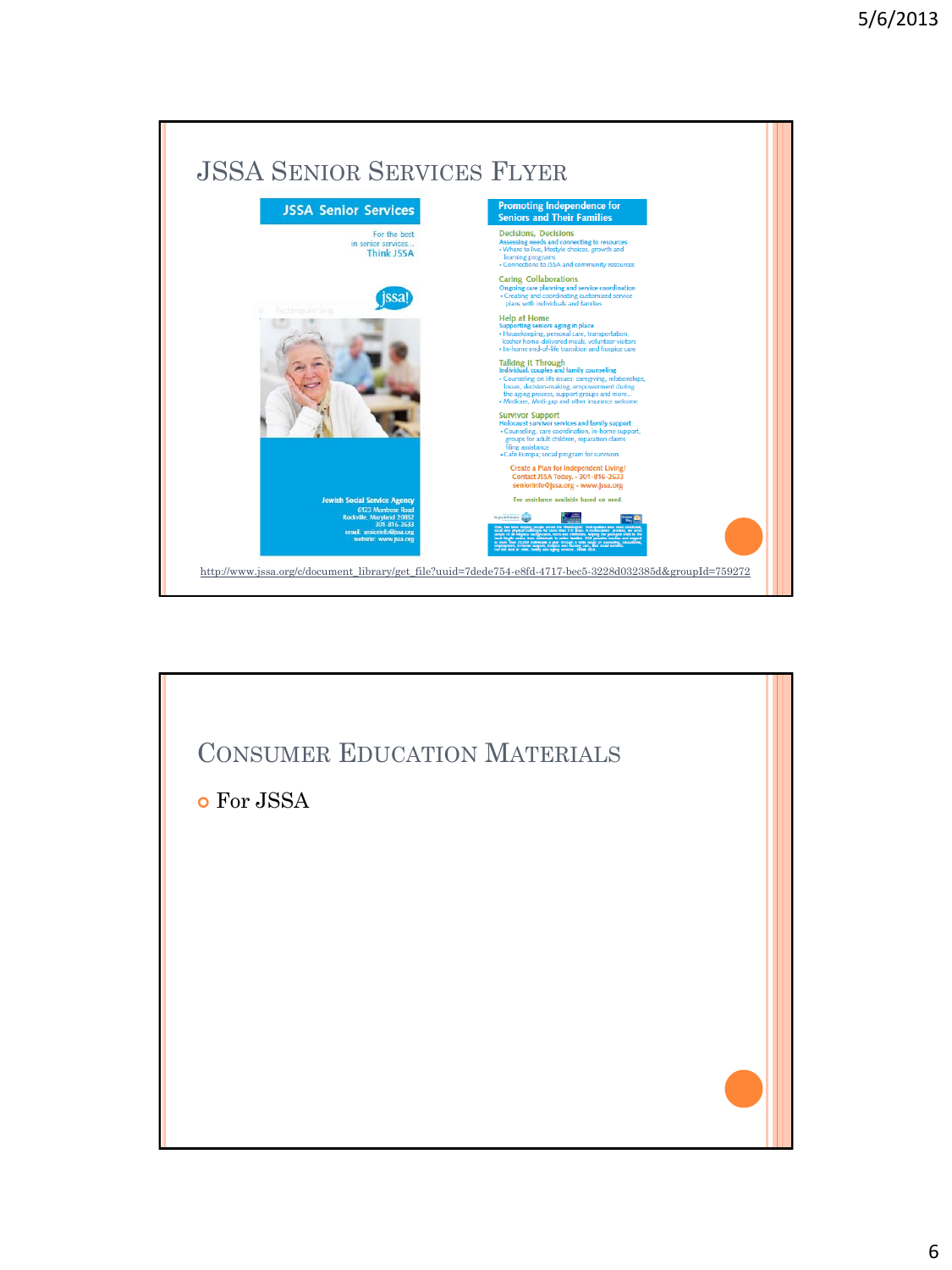

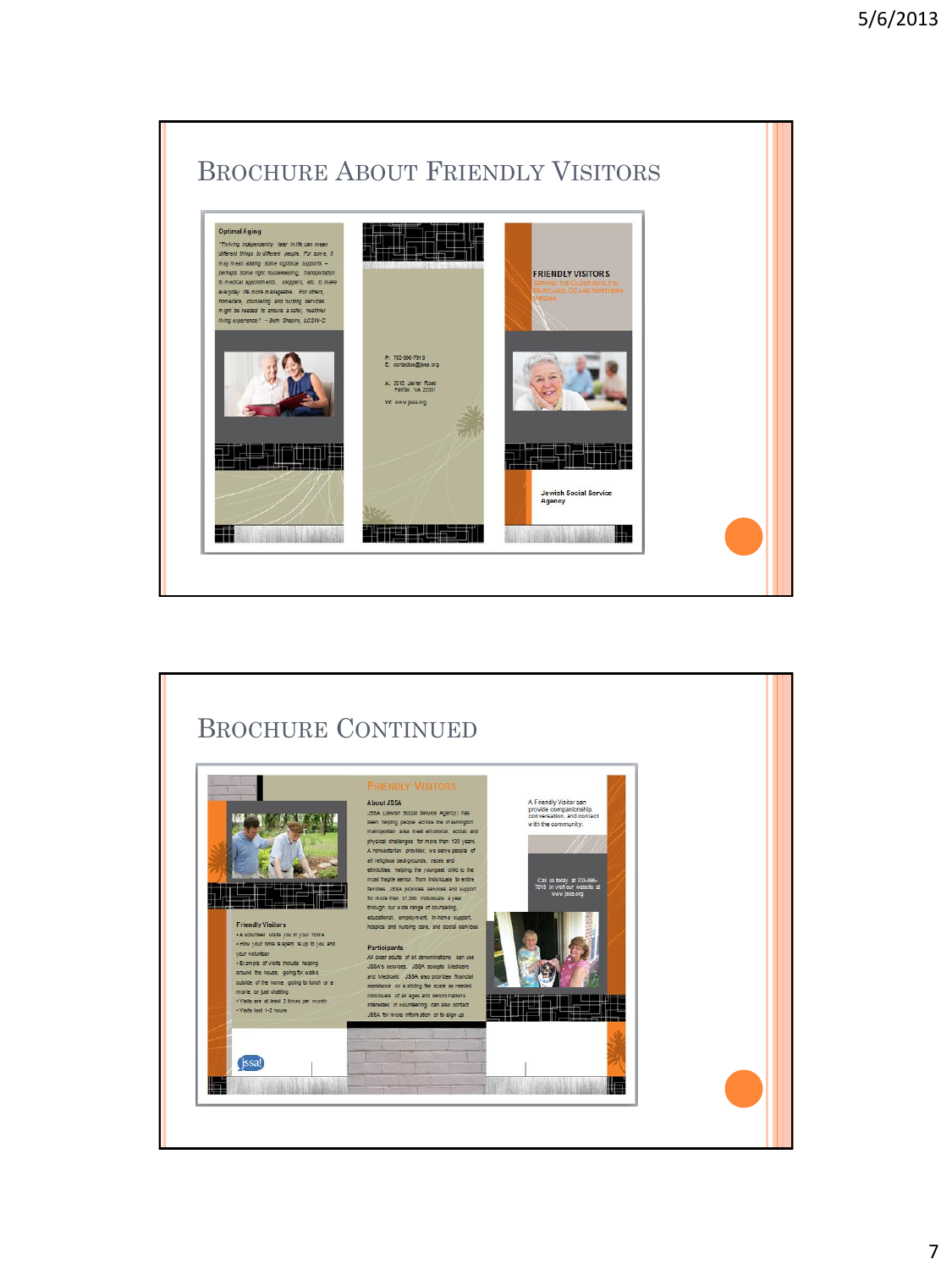



- Best way to find other Friendly Visitor programs
	- Google it
	- County websites
	- Volunteer websites